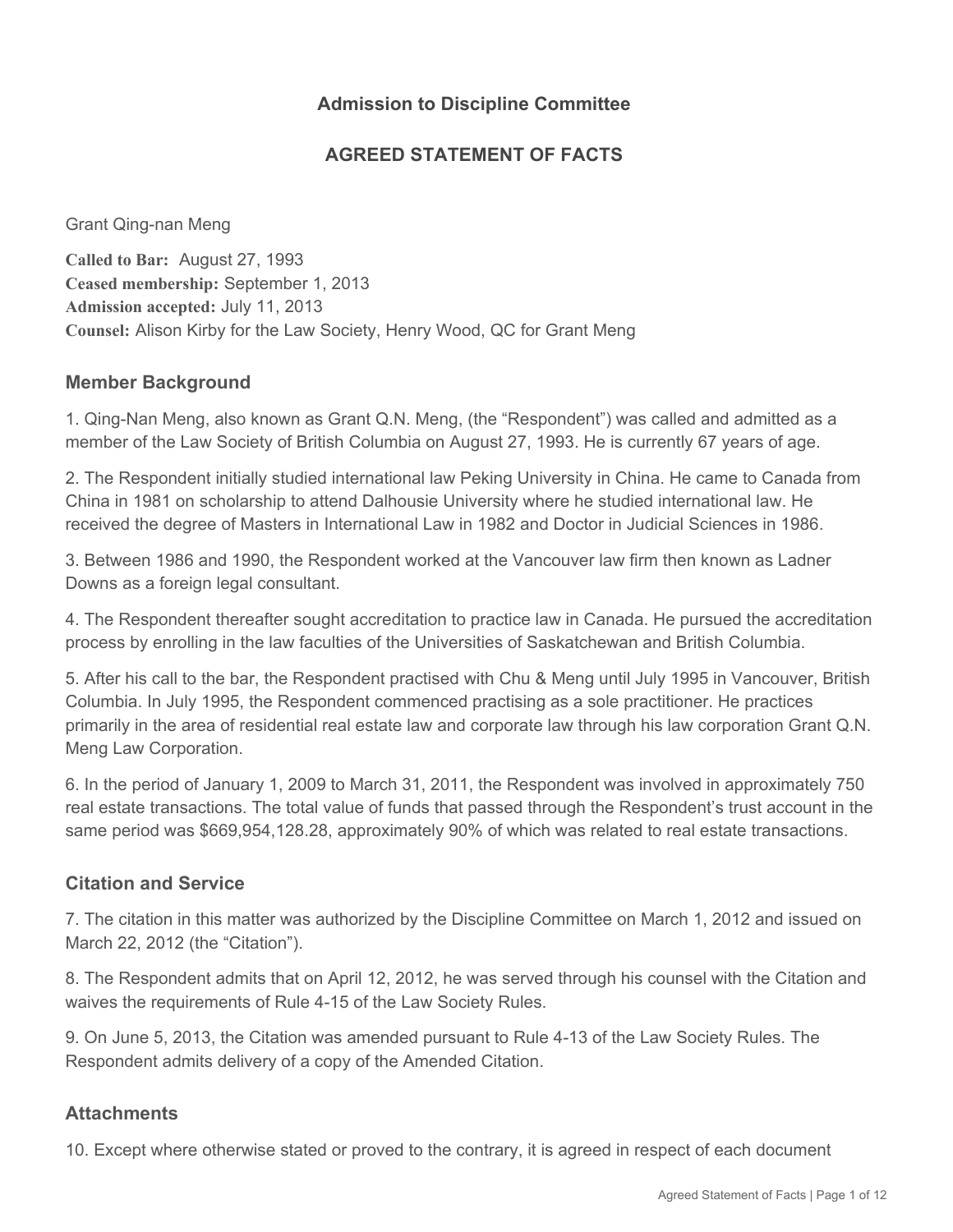attached to this Agreed Statement of Facts that it:

(a) is a true copy of the original document,

(b) was written or created on the date on the face of the document,

(c) where by the content or nature of the document it was intended to be sent or delivered, that it was sent or delivered on the date it bears on its face and was subsequently received by the intended recipient,

(d) where on its face the document purports to have been written or created under the instructions of the person who signed it or where on its face the document's creation was authorized by the person who signed it, that it was so written, created or authorized,

(e) where the document purports on its face to have been received on a particular date or time, that it was so received, and

(f) is admitted into evidence to prove that the statements were made and not for the proof of the truth of the matters recorded in it.

## **The Complaint and Investigation**

11. On September 1 to 3, 2010 and October 4 to 6, 2010, the Law Society conducted a compliance audit of the Respondent's practice pursuant to Rule 3-79 (the "Compliance Audit"). The Compliance Audit was conducted by Brenda Hersh, an auditor in the Law Society's Trust Assurance Department. The Compliance Audit period covered was July 1, 2009 to September 1, 2010.

12. On or about December 1, 2010, Ms. Hersh prepared a Rule 3-79 Compliance Audit Referral Report to the Professional Conduct Department (the "Complaint").

13. On March 14, 2011, the Chair of the Discipline Committee of the Law Society ordered an investigation of the books, records and accounts of the Respondent pursuant to Rule 4-43 of the Law Society Rules.

14. Andrea Chan commenced the 4-43 Investigation on April 14, 2011. Ms. Chan is employed as a forensic accountant with the Law Society. The period under investigation was from January 1, 2009 to March 31, 2011. Ms. Chan attended at the Respondent's place of business, reviewed client files and electronic records and took copies of client trust ledgers, trust bank statements, cancelled cheques, and other accounting and client documents. Ms. Chan also met with the Respondent and JL, CGA, an accountant employed by the Respondent, to discuss the Respondent's practice with respect to client trust accounting, preparation of invoices, and all other aspects of the bookkeeping and monthly accounting, including entering time, preparing cheques and deposits.

15. On August 24, 2011, Ms. Chan provided a report to the Law Society with respect to the concluded 4-43 Investigation (the "Law Society Audit").

16. The Law Society had previously conducted a compliance audit of the Respondent's practice in October 2006 through January 2007

17. In accordance with the recommendations arising from the 2006 - 2007 compliance audit, in or about January 2007, the Respondent upgraded his accounting system from Excel spreadsheets to specialised accounting software, QuickBooks.

18. At that time, the Respondent carried over from the Excel spreadsheets all outstanding trust balances as at the end of 2006, but did not reconstruct the client ledgers into QuickBooks. Accounts affected by this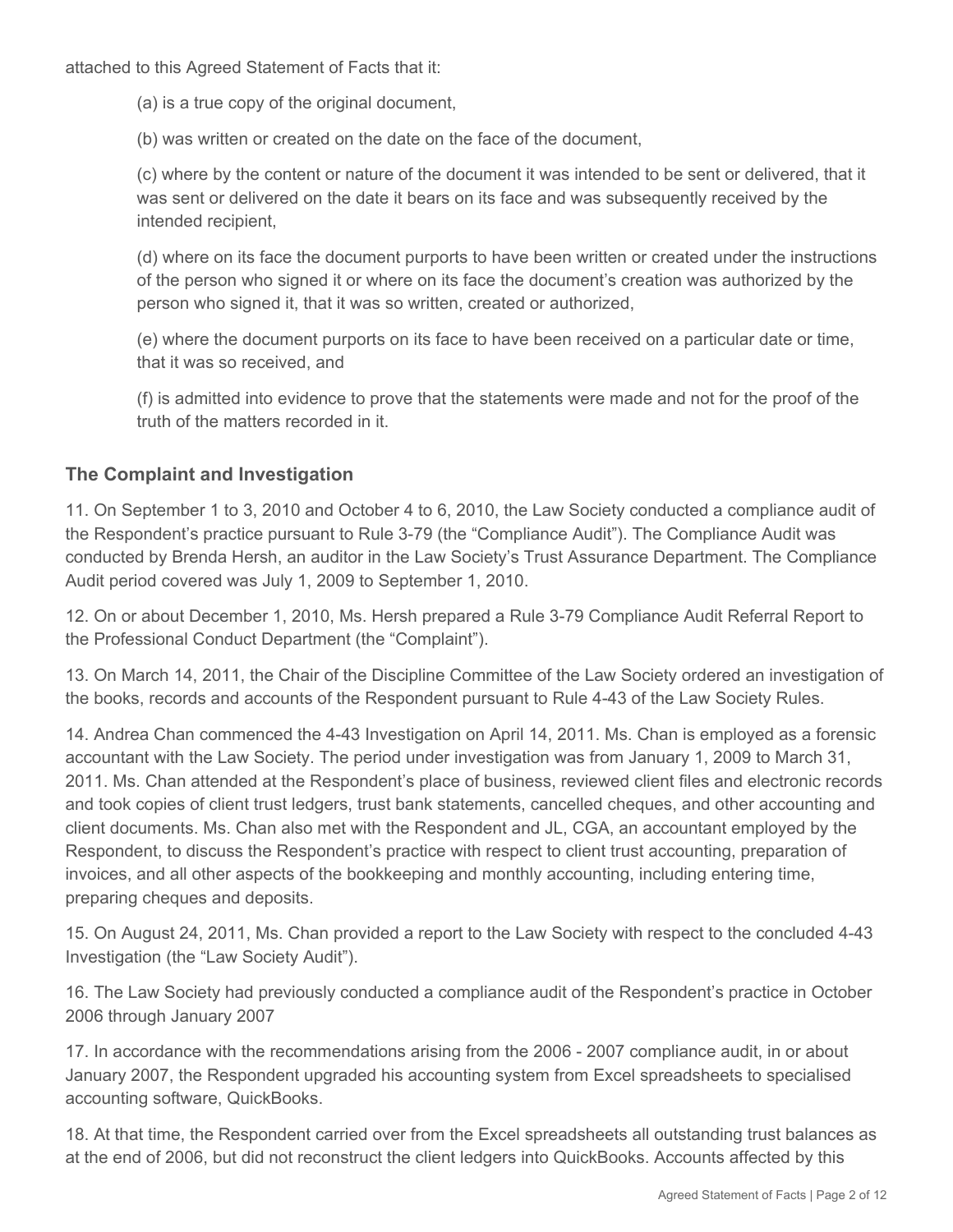conversion include those referred to in Allegations 1, 2, 3, 4, 5, and 9. For such trust balances, it would be necessary to consult records from his old accounting system or the client files themselves to determine to whom the funds belonged.

19. In November 2008, at the conclusion of the Law Society's investigation of the 2007 audit results, the Law Society wrote to the Respondent and specifically addressed the Respondent's aging trust balances as follows:

"Aging Trust Balances: ..., your history of holding client trust balances for a significant period of time during which there is no activity on the associated client file has been a concern for the Law Society. I think it may be important for you to indicate your intention, on an ongoing basis, to return such unused balances to your clients unless you can obtain their written instructions to continue to hold the funds, that such instructions be updated at least annually, and kept in the relevant client file".

20. Since the Law Society's previous compliance audit, the Respondent from time to time retained an external accountant to audit his accounts. The Respondent was advised by his accountant to clear aging trust balances over two years old. The Respondent endeavoured to do so, particularly on March 13, 2009, July 12, 2009, March 14, 2010 and April 28, 2010.

21. At the time of reviewing the outstanding trust balances, the Respondent had not reconstructed the ledgers of client files closed as at the end of 2006 that still had trust balances. He relied upon his recollection regarding the source and entitlement to the funds and failed to confirm, with records from his old accounting system or from the client files themselves (all of which were in off-site storage at the time) whether he had previously billed the clients, whether he had performed additional services for which he was entitled to bill his clients or whether the amounts remaining in trust were impressed with any specific purpose.

22. Prior to the 4-43 Investigation, the Respondent also failed to maintain any form of a diary or bring forward system for his files nor, prior to closing the file and sending it to storage, did he ensure that all outstanding undertakings had been paid and trust balances had been cleared.

# **Allegation 1: Clients WX and HC**

23. In or about April 2006, the Respondent was retained by WX and HC in connection with the purchase of a residential property in Burnaby, British Columbia. The transaction was to close on or about May 29, 2006.

24. G Mortgage Corp., a mortgage brokerage company, arranged for the total sum of \$472,500 to be advanced to the Respondent's clients and secured by way of first and second mortgages against the property. G Mortgage Corp. was to receive a brokerage fee in the amount of \$2,360 for the services it rendered in connection with the mortgages. The brokerage fee was to be paid from the proceeds of the mortgages immediately upon closing.

25. By facsimile dated May 26, 2006, the Respondent undertook to pay an insurance binder fee of \$35 to A Insurance Services (1996) Ltd.

26. On or about May 25, 2006, the Respondent prepared a Purchaser's Statement of Adjustments and a Cash In-Out Statement with respect to the transaction. Both the Purchaser's Statement of Adjustments and the Cash In-Out Statement included the payments to be made in connection with the mortgage broker fee and the insurance binder fee. Both documents also included the sum of \$1,150 for legal fees, disbursements and taxes.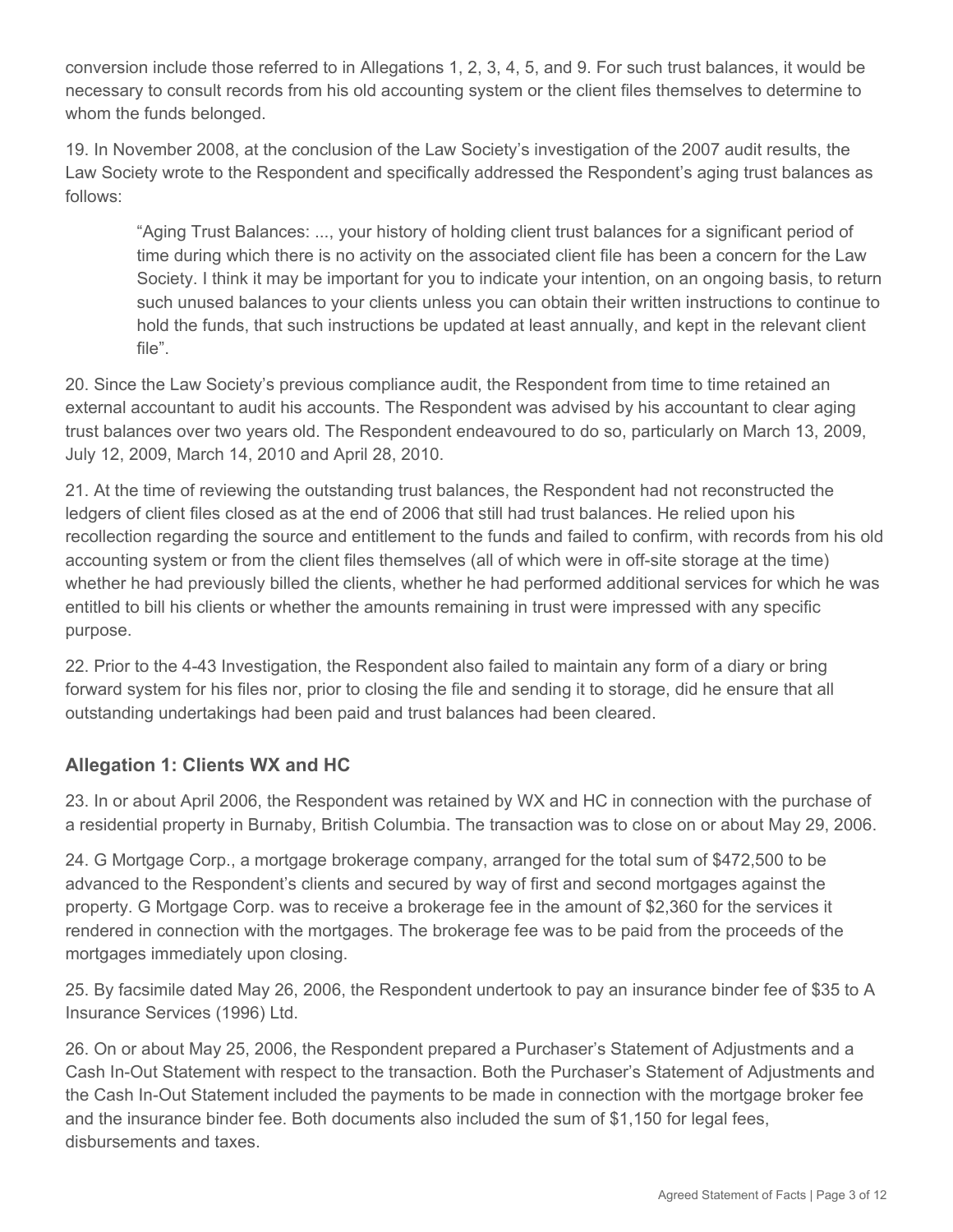27. On or about May 29, 2006, the Respondent received from or on behalf of his client the total amount of \$623,578.75 to complete the transaction. The funds were deposited into the Respondent's trust account and included the \$2,360 that his clients had agreed to pay to G Mortgage Corp. on closing and \$35 that the Respondent had undertaken to pay to A Insurance for the insurance binder.

28. On or about May 29, 2006, the Respondent disbursed \$619,876.26 to close the transaction. On August 5, 2006, he disbursed a further \$179 to F Title. The Respondent did not disburse the \$2,360 brokerage fee to G Mortgage Corp. or the \$35 insurance binder fee to A Insurance.

29. On October 6, 2006, the Respondent withdrew the sum of \$1,128.49 from his trust account to pay his legal fees and disbursements with respect to the purchase. On November 30, 2006, the Respondent withdrew a further \$21.50 as a filing fee for the registration of a power of attorney in the Land Title Office.

30. As of November 30, 2006, the Respondent held a balance of \$2,373.50 in trust on behalf of his clients. He held this amount until March 13, 2009.

31. There were no requests between October 6, 2006 and March 2009 related to outstanding payments on the file, including the brokerage fee and the A Insurance matter.

32. On March 13, 2009, the Respondent prepared a second statement of account purportedly for his fees and disbursements and withdrew \$2,373.50 from trust in payment of that account.

33. The Respondent did not deliver a copy of the statement of account dated March 13, 2009 to his clients nor did he provide any additional legal services to the clients with respect to this matter or incur any further disbursements on behalf of the clients after November 30, 2006.

34. Between November 30, 2006 and March 13, 2009, the Respondent did not contact any of his clients, G Mortgage Corp. or A Insurance with respect to the \$2,373.50 remaining in trust.

35. In December 2009, when the Respondent did a year end review, he thought that he might have made an error in withdrawing these funds from trust. The Respondent requested that the file be retrieved from storage but then failed to review the file.

36. On October 30, 2011, the Respondent paid the sum of \$2,360 to G Mortgage Corp.

37. The Respondent states that he contacted A Insurance in October 2011 with respect to the \$35 insurance binder fee but was told that they had no record of any amounts owing. On November 15, 2011, he paid the \$35 to his clients.

# **Allegation 2: CG**

38. In or about December 2003, the Respondent was retained by CG in connection with his purchase of a residential property in Vancouver, British Columbia. The transaction was to close on January 5, 2004.

39. The realtor on the purchase and sale of the property was AL of AL Realty Ltd. AL was owed a balance of her real estate commission of \$243 on the transaction.

40. On or about January 4, 2004, the Respondent prepared the Purchaser's Statement of Adjustments and a Cash In-Out Statement with respect to the real estate transaction. Both documents included the \$243 to be paid to AL. Both documents also included the sum of \$650 for legal fees, disbursements and taxes.

41. On or about January 5, 2004, the Respondent received the funds necessary to complete the transaction including the sum of \$243 as the balance due AL.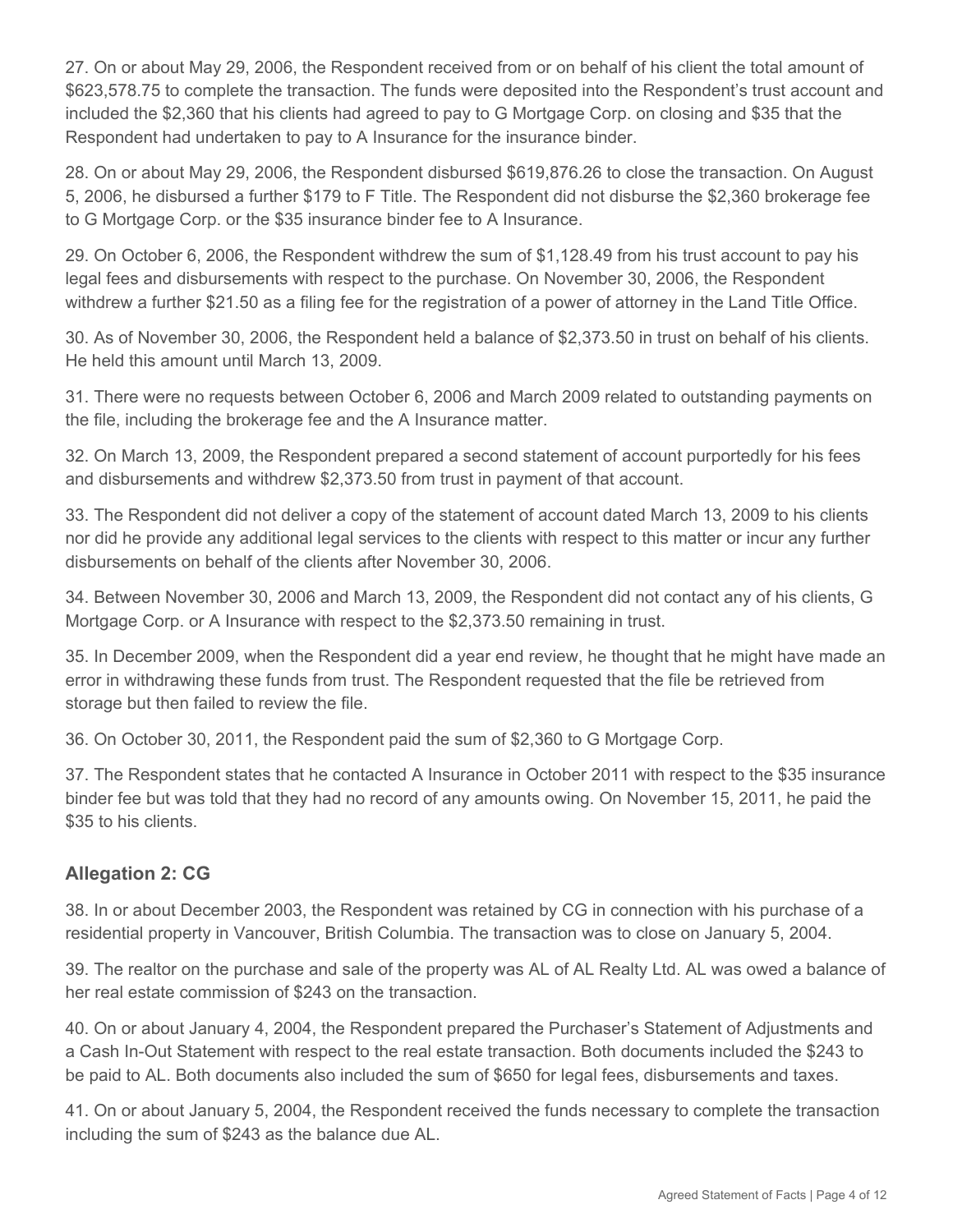42. On or about January 5, 2004, the transaction closed.

43. On March 15, 2004, the Respondent withdrew the sum of \$597.10 from trust in payment of his legal fees and disbursements in connection with the purchase, leaving a balance in trust of \$243.

44. There were no intervening requests from AL between March 2004 and July 2009 for the \$243 owed to her.

45. In or about March 2009, the Respondent was retained to sell Mr. CG's residential property. The transaction closed on March 30, 2009 and an account for his services was rendered to the client on July 6, 2009.

46. On July 10, 2009, the Respondent spoke with CG. Based upon his mistaken belief that the trust balance represented funds belonging to the client, he obtained instructions to use the \$243 to pay himself for miscellaneous services he had provided from time to time without previous billing. At the time of receiving these instructions, the Respondent had not reviewed the client's purchase file and failed to appreciate that he lacked authority to transfer the funds.

47. On July 12, 2009, the Respondent withdrew the sum of \$243 from trust to pay for fees and disbursements incurred in connection with an online filing of an annual report for the client's company.

48. The Respondent did not prepare or deliver a statement of account to his client prior to withdrawing the trust funds. The Respondent did not keep any records of providing legal services to the client with respect to a corporate online filing of an annual report.

49. Between March 2004 and July 2009, the Respondent did not contact AL about outstanding amounts owed to AL Realty Ltd.

50. On or about October 22, 2011, the Respondent obtained the written consent of his client to the withdrawal of \$243 from trust to pay his legal fees.

51. On November 15, 2011, the Respondent paid the sum of \$243 to AL Realty Ltd.

# **Allegation 3: SL and KL**

52. In or about May 2005, the Respondent was retained by SL and KL in connection with their purchase of a residential strata property in Vancouver, British Columbia. The transaction was to close on June 6, 2005. Throughout the matter, the Respondent typically communicated with and received instructions from the KL's daughter, SL, who operated a flower shop in the same building where the Respondent had his office.

53. On or about June 6, 2005, the Respondent received a Form F - Certificate of Payment from Century 21, the strata property manager. The Form F was provided to the Respondent on his undertaking, amongst other things, to pay Century 21 the sum of \$216.81 owed for the June 2005 strata maintenance fees. The Respondent was also to pay Century 21 a move-in fee of \$50.

54. On or about June 6, 2005, the Respondent prepared the Purchaser's Statement of Adjustments and Cash In-Out Statement with respect to the property. Both the Purchaser's Statement of Adjustments and Cash In-Out Statement included the total sum of \$266.81 to be paid to the strata corporation for the June 2005 maintenance fee and move-in fee. Both documents also included the sum of \$650 for legal fees, disbursements and taxes. The Cash In-Out Statement also showed a \$1,200 holdback from the purchase price. In accordance with an addendum to the Contract of Purchase and Sale dated April 28, 2005, a \$1,200 holdback was to be deducted from the purchase price in the event that certain deficiencies were not completed prior to closing.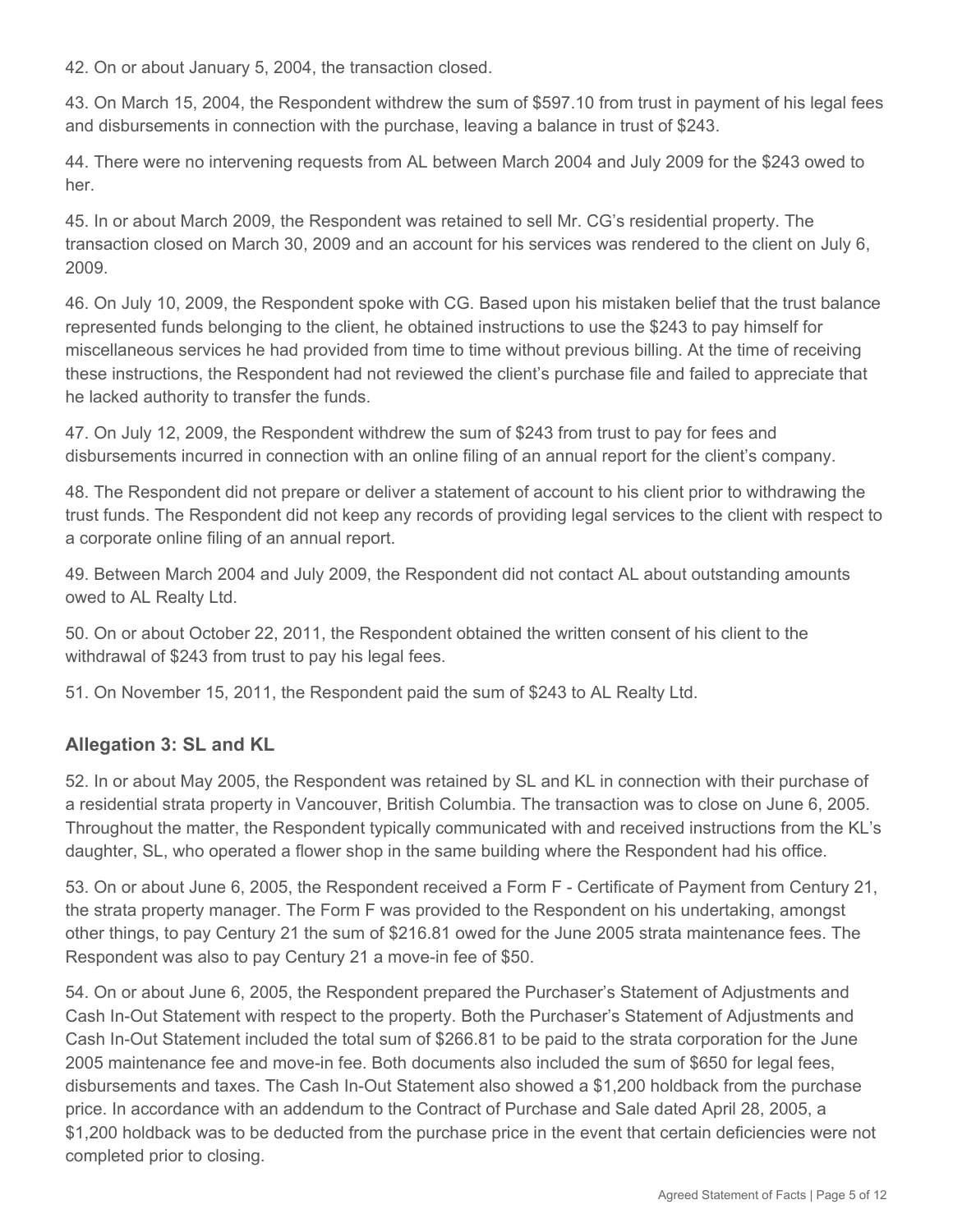55. On or about June 6, 2005, the Respondent received from or on behalf of his clients the total amount of \$349,758.76 to complete the transaction. The funds were deposited into the Respondent's trust account and included the \$266.81 that his clients had agreed to pay to the strata corporation.

56. On or about June 6, 2005, the Respondent disbursed \$347,316.45 to close the transaction. In July 2005, the Respondent disbursed a further \$317.86 from trust with respect to the transaction including a trust cheque dated July 29, 2005 to the strata corporation in the amount of \$266.81 to cover the June 2005 Strata Fees and the move-in fee. On August 29, 2005, the Respondent disbursed the sum of \$216.81 to the strata corporation in payment of the July 2005 strata fees. On October 21, 2005, the Respondent disbursed \$83.19 to the clients.

57. The Respondent's trust cheque dated July 29, 2005 payable to Century 21 in the amount of \$266.81 was not negotiated and became stale-dated.

58. On or about January 15, 2006, the Respondent prepared a statement of account in the total amount of \$624.54 for his legal services rendered in connection with the purchase. The Respondent withdrew that sum from trust leaving a balance of \$1,199.91 in trust (relating to the deficiencies holdback of \$1,200). In addition, there was a further unrecorded \$266.81 remaining in pooled trust account as a result of Century 21's failure to negotiate the July 29, 2005 cheque for the June maintenance and move-in fees. The Respondent did not maintain adequate records that would have permitted him to reconcile the \$266.81 in his trust bank account with his client ledgers.

59. On May 1, 2007, the Respondent reversed the stale dated cheque originally dated July 29, 2005 and reinstated the sum of \$266.81 onto the client trust ledger. To that point there had been no requests or other contact from Century 21 or anyone else to suggest that they were awaiting payment or that there was any obligation outstanding. However, the Respondent kept no records or diary system that would permit him to track outstanding undertakings or payments. The Respondent did not reissue the trust cheque or contact Century 21 with respect to this matter.

60. On May 8, 2008, the Respondent contacted SL, about the deficiencies holdback. On the same day, he received a written note from her in response, instructing him to "keep the holdback in your trust account. I will give you further direction later".

61. On June 19, 2008, the Respondent issued a trust cheque payable to SL and KL in the amount of \$1,200 (relating to the holdback) leaving a balance in trust of \$266.63.

62. The Respondent held \$266.63 in trust for his clients until July 12, 2009, at which time he prepared a second statement of account purportedly for his fees and disbursements and withdrew \$266.72 from trust in payment of that account.

63. The Respondent did not deliver the statement of account dated July 12, 2009 to his clients nor did he perform any legal services for his clients or incur any disbursements on behalf of his clients after January 15, 2006.

64. On November 15, 2011, in response to the comments expressed in the Law Society Audit concerning this matter, the Respondent paid the sum of \$266.72 to SL and KL.

# **Allegation 4: BZ**

65. In or about August 2005, the Respondent was retained by BZ in connection with her purchase of a residential strata property in Richmond, British Columbia. The transaction was to close on September 16,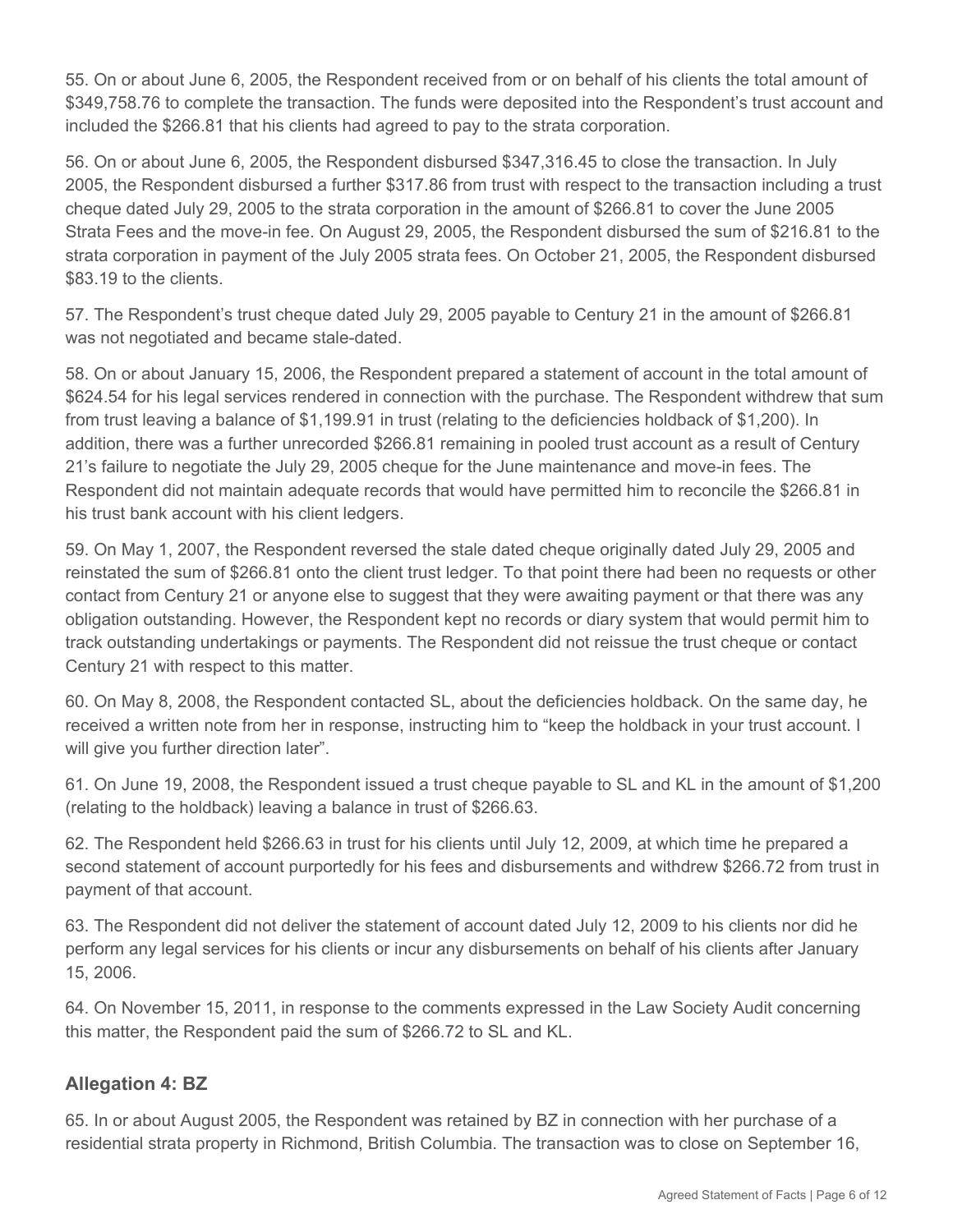## 2005.

66. On or about September 8, 2005, the Respondent undertook to A Real Estate Group Ltd. that he would pay their fees of \$26.75 and that he would hold back the sum of \$136.50 for the September monthly strata fees and would remit the same to the strata corporation if the payment for the September maintenance fees did not clear.

67. On or about September 16, 2005, the Respondent prepared the Purchaser's Statement of Adjustments and the Cash In-Out Statement with respect to the property. Both the Purchaser's Statement of Adjustments and Cash In-Out Statement showed the holdback of \$136.50 with respect to the September 2005 strata maintenance fees. Both documents also included the sum of \$650 for legal fees, disbursements and taxes.

68. On or about September 16, 2005, the Respondent received the necessary funds to complete the transaction. The trust funds included the \$136.50 holdback.

69. On or about November 17, 2005, the Respondent prepared a statement of account in the amount of \$650.07 for his legal services rendered in connection with the purchase. The Respondent then withdrew the sum of \$650.05 in payment of his legal fees leaving a balance of \$136.50 in trust.

70. There were no requests for payment received in relation to these funds.

71. In late 2009, another individual also named BZ approached the Respondent for legal advice on immigration matters, at which time the Respondent mistakenly advised her that he held \$136.50 in trust from her previous real estate transaction. The Respondent says that the client instructed him to use the trust balance as payment for the advice she was seeking.

72. On March 14, 2010, the Respondent prepared a statement of account for his fees and disbursements and withdrew \$136.50 from trust in payment of that account.

73. The Respondent did not deliver the statement of account dated March 14, 2010 to his client nor did he perform any legal services for his client or incur any disbursements on behalf of his client after November 17, 2005.

74. On November 16, 2011, in response to the concern expressed in the Law Society Audit, the Respondent attempted to return the \$136.50 to BZ. The cheque was not deposited and became stale-dated.

75. As a result of a recent conversation with the second BZ, the Respondent discovered that he confused her with this client of the same name. In consequence, he acknowledges that he did not have his client's authority to apply the trust balance as he did.

76. By letter of May 15, 2013, the Respondent forwarded a cheque in the amount of \$136.50 to the solicitor for the Vendor.

# **Allegation 5: YL**

77. In or about September 2005, the Respondent was retained by YL in connection with YL's purchase of a residential property in Richmond, British Columbia. The transaction was to close on October 24, 2006.

78. YL's brother, KL, was the client's Power of Attorney. He acted for his sister in this transaction.

79. On or about October 24, 2006, the Respondent prepared the Purchaser's Statement of Adjustments and the Cash In-Out Statement with respect to the property. Both documents included the sum of \$750 for legal fees, disbursements and taxes.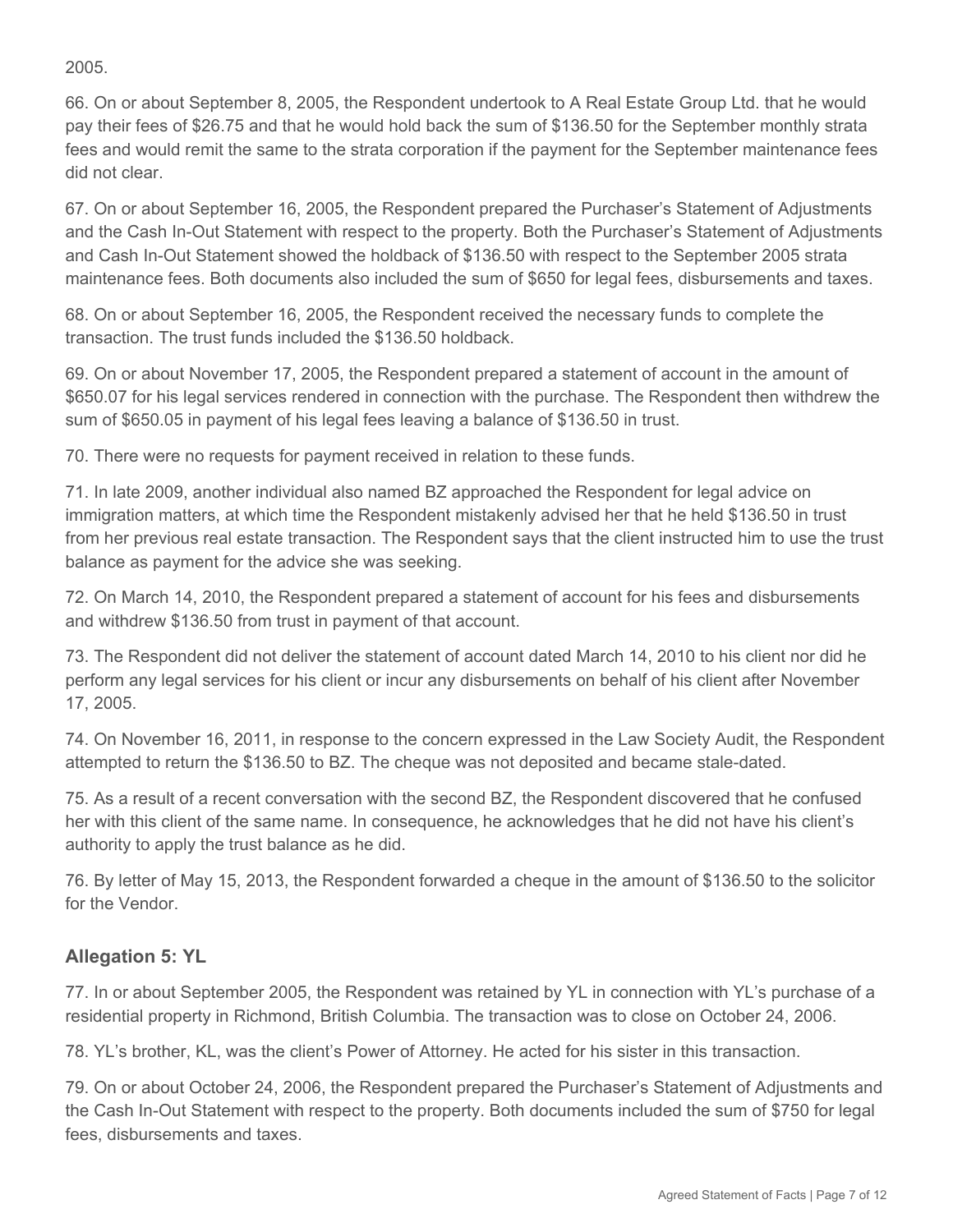80. On or about October 24, 2006, the Respondent received the funds necessary to complete the transaction.

81. On December 18, 2006, the Respondent prepared a statement of account in the amount of \$651.09, which was less than the \$750 allowed for in the Purchaser's Statement of Adjustments.

82. On or about March 7, 2007, the Respondent received the sum of \$491.71 from VL, the solicitor for the vendor, as the accrued interest on a deposit made by the purchaser in connection with the purchase of the property.

83. On or about March 7, 2007, the Respondent deposited the sum of \$491.71 into his pooled trust account to the credit of his client.

84. Upon receiving the \$491.71, the Respondent contacted KL who instructed him to keep the funds in trust until YL returned from Taiwan.

85. On March 15, 2007, the Respondent received three T5 Statements of Investment Income totalling \$491.71 from VL.

86. The Respondent held the \$491.71 in trust for his client until July 12, 2009, at which time he prepared a second statement of account purportedly for his fees and disbursements in connection with mortgage charges and withdrew \$491.71 from trust in payment of that account.

87. The Respondent did not deliver the statement of account dated July 12, 2009 to his client nor did he perform any legal services for his client or incur any disbursements on behalf of his client after October 24, 2006 relating to a mortgage.

88. The Respondent says that KL and YL are the partial owners of a company for which the Respondent did corporate work. In or about July 2009, the Respondent contacted KL who instructed him to apply the trust balance to legal fees incurred in connection with this legal work. The Respondent says that the statement of account dated July 12, 2009 rendered to YL purportedly for mortgage charges was in fact for corporate work performed for the company.

89. On November 16, 2011, in response to the concern expressed in the Law Society Audit, the Respondent paid the sum of \$491.71 to YL.

# **Allegations 6 and 7: CB**

90. In or about April, 2008, the Respondent was retained by CB in connection with her sale of a residential property in North Vancouver, British Columbia. The transaction was to close on May 15, 2008.

91. On or about May 13, 2008, the Respondent received a Seller's Statement of Adjustments prepared by PW, a notary public, with respect to the purchase and sale of the property. As set out in the Seller's Statement of Adjustments, the purchaser was to hold back the sum of \$398.63 with respect to the May 2008 strata fees.

92. On or about May 15, 2008, the Respondent prepared a Cash In-Out Statement with respect to the real estate transaction. The Cash In-Out Statement included the sum of \$774 for legal fees and estimated disbursements and taxes.

93. On or about May 15, 2008, the Respondent received the net sale proceeds in trust from the solicitor for the purchasers, less the \$398.63 holdback.

94. On or about June 25, 2008, the holdback was released and the Respondent received the sum of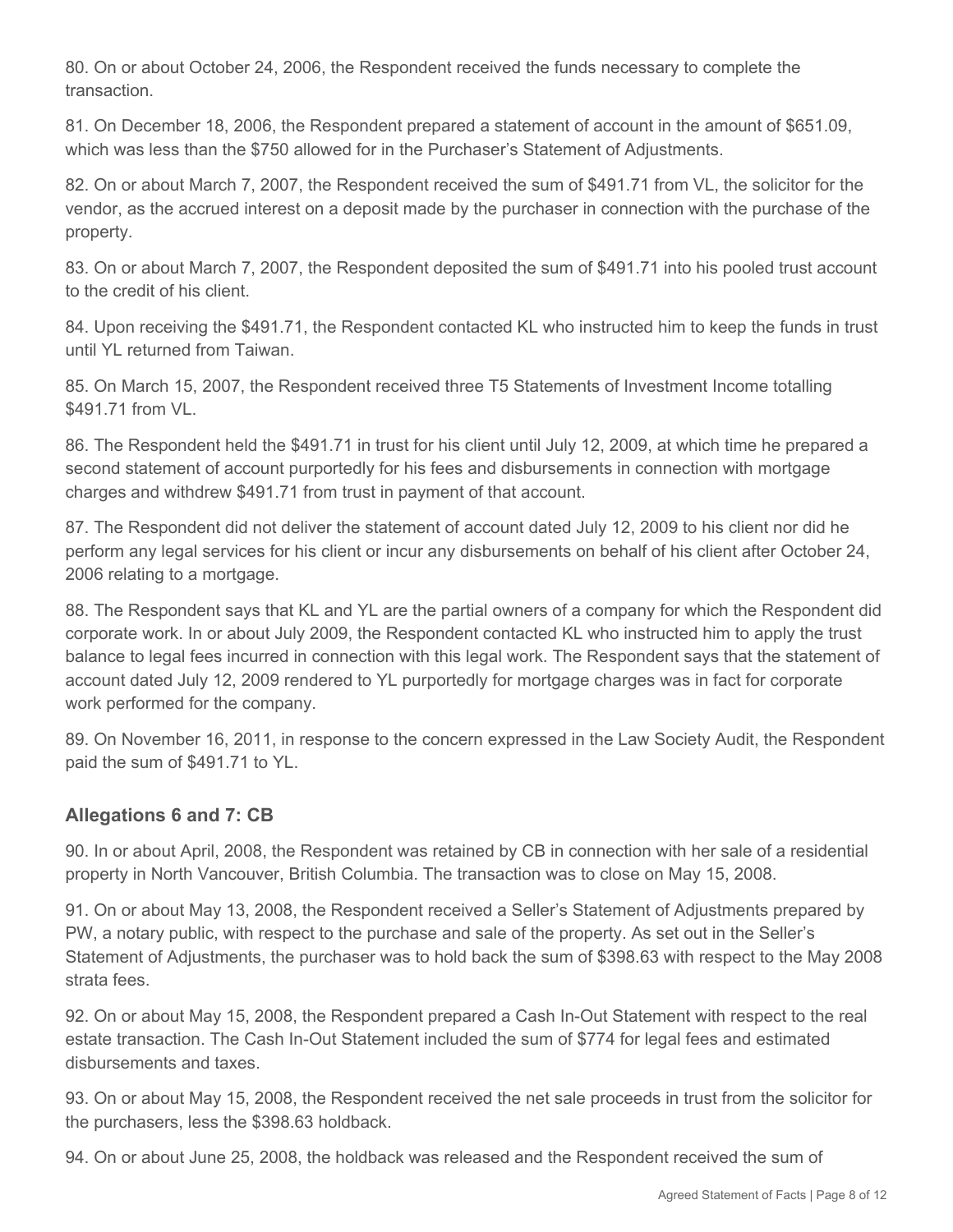\$398.63 from PW by way of a cheque dated June 25, 2008.

95. On or about July 14, 2008, the Respondent withdrew from trust the sum of \$774 in payment of his statement of account for legal services rendered in connection with the sale of the property.

96. On September 26, 2008, the Respondent deposited the cheque dated June 25, 2008 in the amount of \$398.63 from PW into his trust account.

97. On or before July 12, 2009, the Respondent spoke with his client about preparing a power of attorney for use on another real estate transaction which was anticipated to close in January 2010. The Respondent was instructed to apply the holdback to his fees in that regard.

98. The Respondent held the \$398.63 in trust for his client until July 12, 2009, at which time he prepared a statement of account in the amount of \$402.55 purportedly for his fees and disbursements in relation to the preparation of a Power of Attorney and withdrew \$398.63 from trust in payment of that account.

99. The Respondent did not deliver the statement of account dated July 12, 2009 to his client.

100. On or about July 15, 2009, the Respondent noted on the Cash In-Out Statement that the \$398.63 holdback was "to be credit to client for further work". As matters developed, a power of attorney was in fact not required in due course as the transaction was completed directly through a Canadian lawyer in Beijing. The client file did not contain a copy of a power of attorney or evidence that legal services were rendered after July 2008.

101. On or about April 7, 2011, in response to a request from the client for a copy of the statement of adjustments prepared for a sale in August 2010 for one of her other properties, the Respondent reviewed the May 2008 file and noted that the \$398.63 should have been credited to the client for the August 2010 sale. On April 8, 2011, the Respondent wrote to the client as follows:

By the way, there was a holdback release when you sold a property in May 2008 in the amount of \$398.63. I accidently charged you as my fee and should be credit to you. Please remind me when you come back to Canada.

# **Allegation 8: GG**

102. In or about April 2009, the Respondent was retained by GG in connection with his purchase of a residential strata property in Vancouver, British Columbia. The transaction was to close on May 5, 2009.

103. On or about May 1, 2009, the Respondent received a Form F- Certificate of Payment from the strata manager on his undertaking to holdback the sum of \$540.50 for the May 2009 strata fees "until May 31, 2009 and a payment has cleared the bank".

104. On or about May 5, 2009, the Respondent prepared the Cash In-Out Statement with respect to the property. The Cash In-Out Statement included the holdback of \$540.50. The Cash In-Out Statement also included the sum of \$750 for legal fees, disbursements and taxes.

105. On or about May 5, 2009, the Respondent received from or on behalf of his client the total amount of \$671,790.05 to complete the transaction. The funds were deposited into the Respondent's trust account and included the \$540.50 holdback. On or about May 5, 2009, the Respondent disbursed \$670,352.30 to close the transaction leaving a balance in trust of \$1,437.75.

106. On September 17, 2009, the Respondent withdrew the sum of \$897.25 from trust in payment of his legal fees, leaving a balance in trust of \$540.50.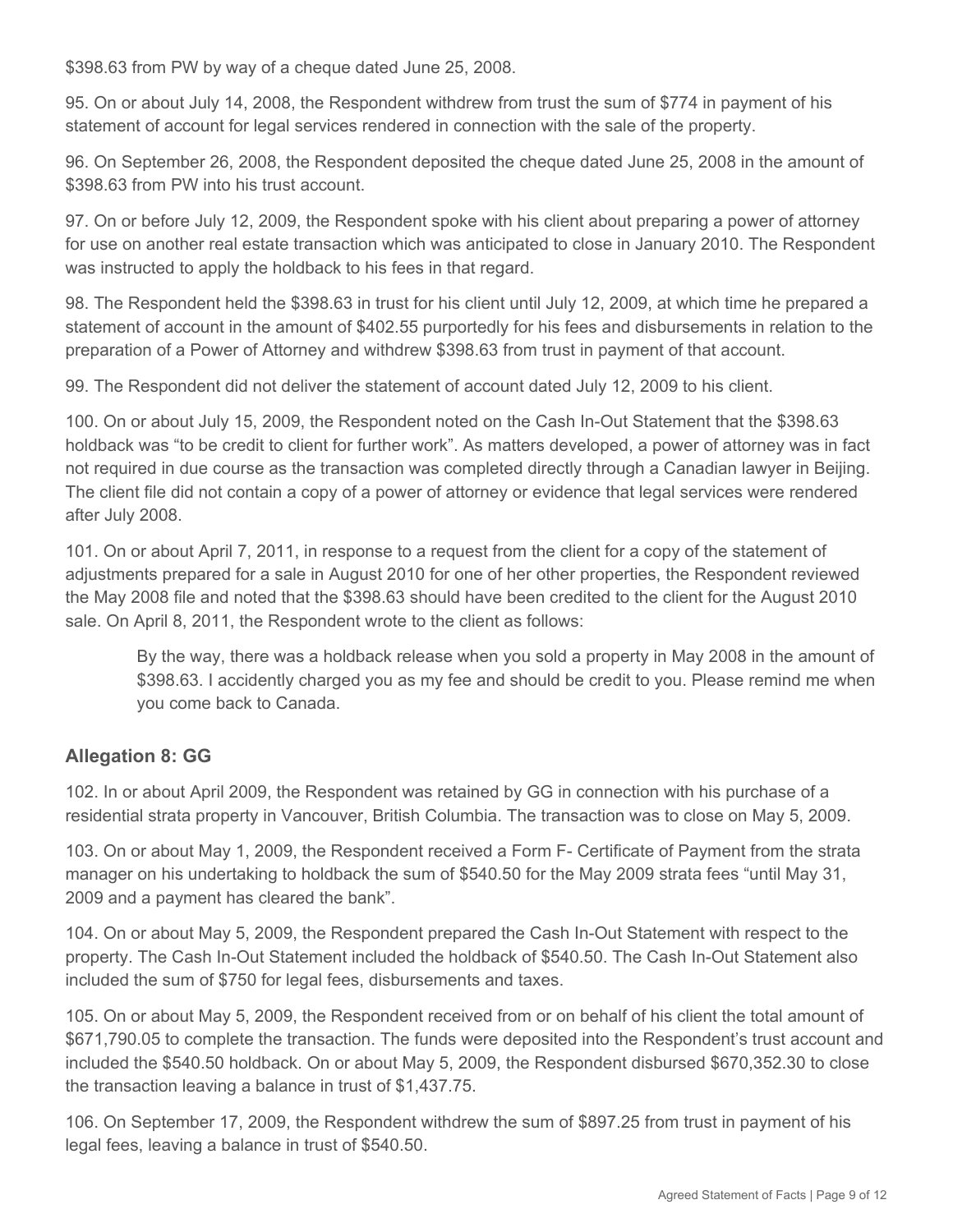107. The Respondent held the \$540.50 in trust until April 28, 2010. There had been no intervening requests for payment out of the holdback from the vendor or his notary. At that time he prepared a second statement of account for the "HB release" as a non-taxable disbursement and withdrew \$540.50 from trust in payment of that account.

108. The Respondent did not deliver the statement of account dated April 28, 2010 to his client nor did he perform any legal services for his clients or incur any disbursements on behalf of his clients after May 5, 2009.

109. On January 13, 2012, in response to the information disclosed in the Law Society Audit, the Respondent forwarded payment to the Vendor's notary.

# **Allegation 9: HG and XL**

110. In or about September 2006, the Respondent was retained by HG and XL in connection with their purchase of a residential strata property in Burnaby, British Columbia. The transaction was to close on October 25, 2006.

111. On or about October 10, 2006, the Respondent received a Form F- Certificate of Payment from the property manager, on his undertaking to issue a cheque payable to the Strata Corporation in the amount of \$124.45 for the November 2006 strata fees within 14 days after completion.

112. On or about October 25, 2006, the Respondent prepared the Purchaser's Statement of Adjustments and Cash In-Out Statement with respect to the transaction. Both the Purchaser's Statement of Adjustments and the Cash In-Out Statement showed that \$124.45 would be collected from the clients and paid out by the Respondent to cover the November 2006 strata fees. Both documents also included the sum of \$780 for legal fees, disbursements and taxes.

113. On or about October 25, 2006, the Respondent received from or on behalf of his clients the total sum of \$325,851.14 to complete the transaction. The funds were deposited into the Respondent's trust account and included the \$124.45 November strata fee and an amount of \$780 for legal fees, disbursement and taxes. On or about the same date, the Respondent paid from trust the sum of \$324,947.49 in order to complete the transaction, leaving a balance in trust of \$903.65.

114. On the morning of the closing, the Vendor's lawyer revised the Vendor's Statement of Adjustments to include a readjustment of the amount of the GST new housing rebate, necessitating revisions by the Respondent of both the Purchaser's Statement of Adjustments and the new housing rebate application form. The client agreed to pay an additional \$200 for the additional legal work involved. Notes to that effect were made by the Respondent upon both the GST/HST Rebate Application form for new housing and the Conveyancing Instruction Report.

115. The Respondent held \$903.65 in trust for his clients until February 1, 2007 at which time he rendered an account in the amount of \$603.65 and withdrew that amount from trust. That left a balance of \$300 in trust, which was available to cover potential obligations to the strata management company for the November 2006 strata fees. There were no subsequent requests for payment in relation to the November strata fees.

116. The Respondent continued to hold the balance of \$300 in trust for his clients until July 12, 2009 at which time he withdrew \$300 from trust. The \$300 included the \$124.45, the Respondent had undertaken to pay to the strata for the November 2006 strata fees.

117. The Respondent did not prepare or deliver a second statement of account to his client for the balance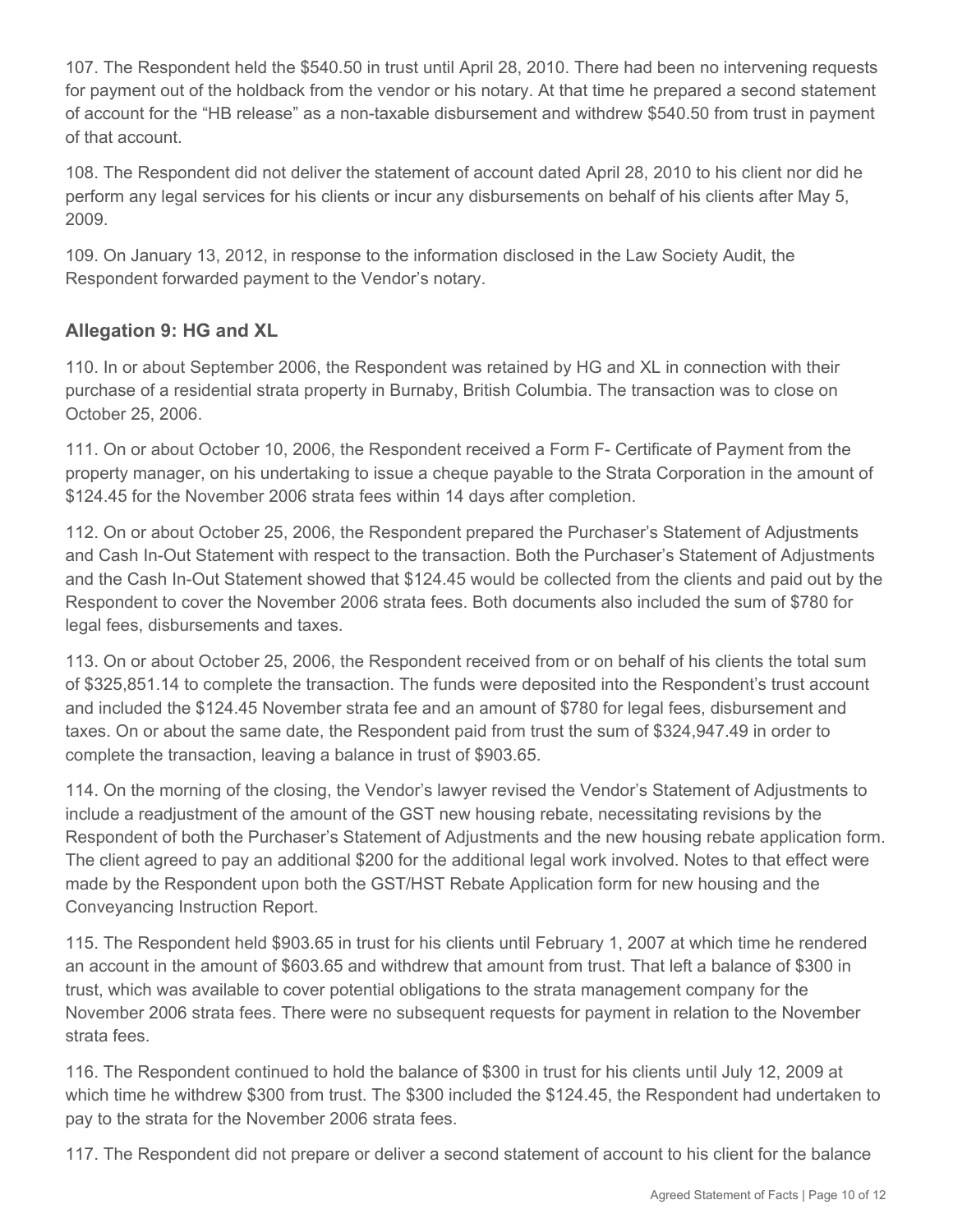of his legal fees and disbursements.

118. On November 15, 2011, in response to the concern expressed in the Law Society Audit, the Respondent paid the sum of \$300 to GM and XL.

## **Responses to the Law Society**

119. In the course of investigating the Complaint, the Law Society received a letter dated October 29, 2011 from the Respondent enclosing a document prepared by the Respondent entitled "Reply to Questions from Paula H. Kalsi". The letter was sent in reply to a letter dated September 20, 2011, from Ms. Kalsi on behalf of the Law Society to the Respondent.

120. With respect to the aged trust accounts generally, the Respondent wrote in a "General Explanation #1" attached to his letter of October 29, 2010:

### 6.1 Files before July 2007

In the client ledger, there are a few ledgers having a balance less than \$300. They were balance carried over from the old spread sheet system which was converted into Quickbook. These files are in the storage. Because I was over extending myself with legal work I did not make the time to pull the files from storage to investigate the reason for these balances.

121. With respect to the billing for work not performed, the Respondent wrote in a "General Explanation #2" attached to his letter of October 29, 2010:

### Rush Billing Without Checking

On two occasions after being told by my external auditors that I needed to clean up the old, old balances in my trust accounts. I attempt to clean then up. One occasion was in July 2009 and the other was in March 2009. These dates are mentioned frequently in Ms. Chan's report. Without consulting my client files I assumed that the residual trust balances represented legal fees not billed. I rendered a bill and closed out the accounts. On March 12, 2009, I closed 48 accounts after rendering 48 bills for a total of \$11,508.11 I transferred the money to my general account ... This was NOT an attempt to misappropriate client trust funds it was an attempt to clean up and close some of my old trust balances. I should have consulted my client files to determine why the money was still in the trust account, not assume they represented unbilled legal fees. ...

122. The Respondent says that he has now changed his accounting practices and takes steps to verify payments out of trust by consulting, among other things, in/out statements, trust ledgers, statements of adjustments, bank statements where necessary, BC Online payment statements and all copies of cheques in the relevant client files. The Law Society has not audited the Respondent's practice since the 4-43 investigation performed by Ms. Chan for the period ending March 31, 2011.

## **Admission of Misconduct**

123. With respect to allegations 1, 3, 4, 7, and 8 of the Amended Citation, while denying any dishonest intent or mala fides, the Respondent admits that his failure to comply with his professional obligations relating to trust accounting and the handling of trust funds involved a sufficient degree of carelessness and/or recklessness as to amount to misappropriation and that his conduct as described constitutes professional misconduct.

124. With respect to allegations 2, 5, 6 and 9 of the Amended Citation, the Respondent admits the conduct